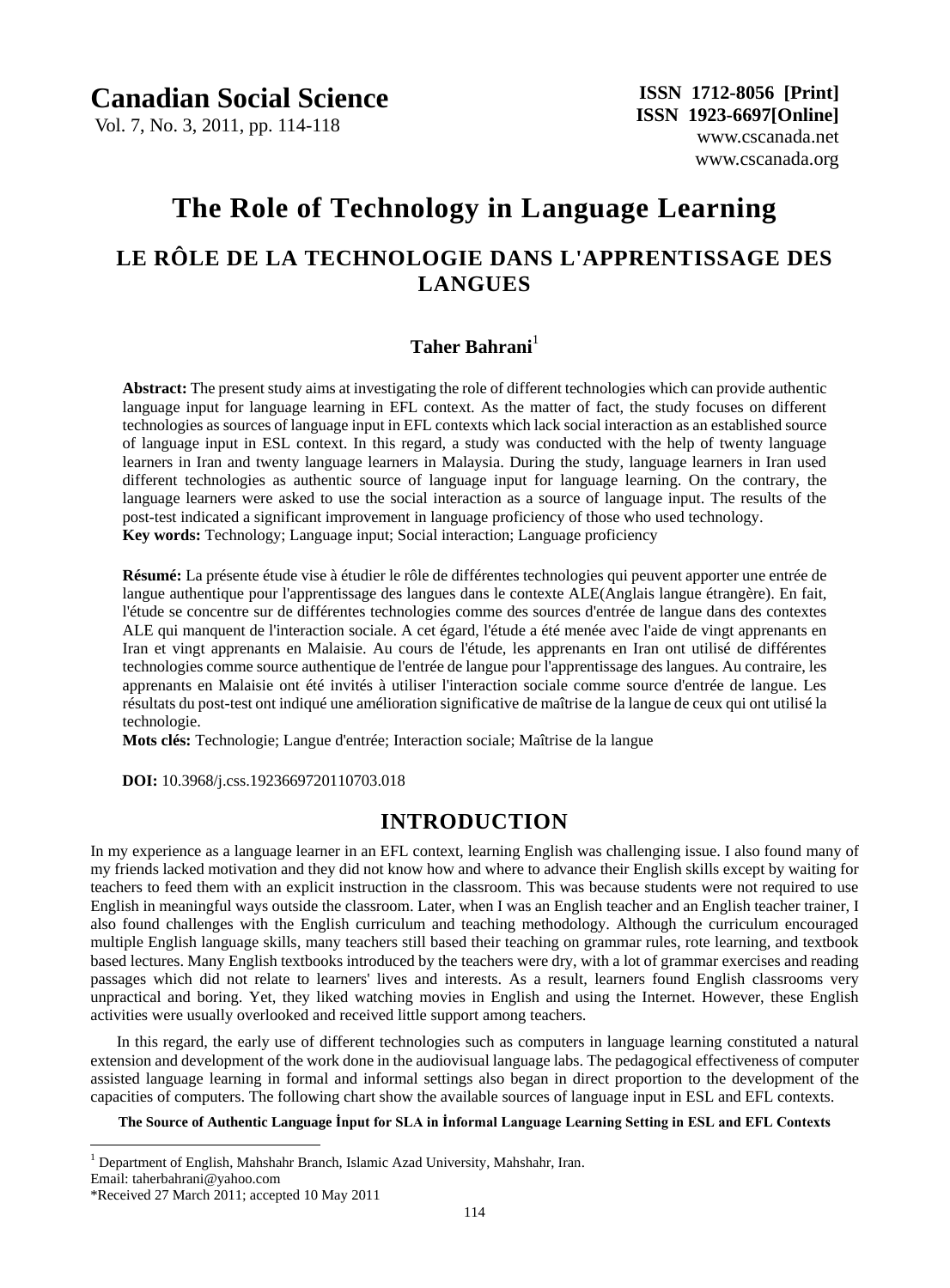

Accordingly, the present study focuses on the effectiveness of different technologies on language proficiency in EFL context which lacks the social interaction.

### **1. REVIEW OF LITERATURE**

Most of the researches which are related to the present study consider the use of technology and social interaction to enhance language learning based on the behaviorist and interactionist view of language learning. The behaviorists consider learning the language through stimulus and response with the help of technology in informal setting and the interactionists consider the interaction with the native speakers in the target language country or ESL context to enhance language learning.

In the same line, the early use of computers in language learning both in informal and formal language environments constituted a natural extension and development of the work done in the audiovisual language labs. The pedagogical effectiveness of computer assisted language learning in formal and informal settings also began in direct proportion to the development of the capacities of computers.

In this regard, Adams, Morrison, and Reedy (1968) claim that CALL has the potential in not only to supervise language learners' performance in informal settings but also to monitor, record, analyze and summarize data about their learning. Considering the use of CALL in both formal and informal language settings, Keller (1987) also highlights the pedagogical values of the speed of electronic dictionaries because they are faster than paging manually through a conventional one. According to Keller, language learners can use computer dictionaries in their informal language learning based on the learner-centered approach. Decker (1976) also argues that most significantly, CALL provides instant feedback correcting drill exercises and tests. It seems that Decker has based his arguments regarding the use of CALL in informal settings based on the behaviorist approach that emphasizes stimulus and response for habit formation. In other words, language learners use the computer which is a kind of technology in both formal and informal learning settings to do some repetition and drills which are believed by the behaviorists to boost language learning.

However, in many other cases computers as a kind of technology can offer access to authentic language input resources that can be used to engage language learners in formal as well as informal language learning settings in listening, reading, repetitions, sending emails, participating in different chatrooms, communicating in the language via the web, and filling in blanks but not in producing oral language (Egan, 1999). In this regard, the use of computer-assisted language learning programs to improve speaking proficiency through developing a software which require language learners produce the language orally has been studied by Egan (1999).

Most commercial computer programs designed for language learning require language learners to do some exercises such as filling blanks, choosing the correct answers, practicing in reading and listening to authentic written and spoken language, producing language by repeating words or sentences, recording their responses and comparing them to native models (Egan, 1999). However, having language learners to produce spoken language is more than doing the above-mentioned activities or just recording one's voice and comparing it to native models by the means of computers. Accordingly, improving speaking proficiency and the acquisition of communicative language skills make it necessary to develop a software that is speech-enabled. Moreover, it should engage learners in interactive speaking activities both in formal and informal settings of language learning by computers.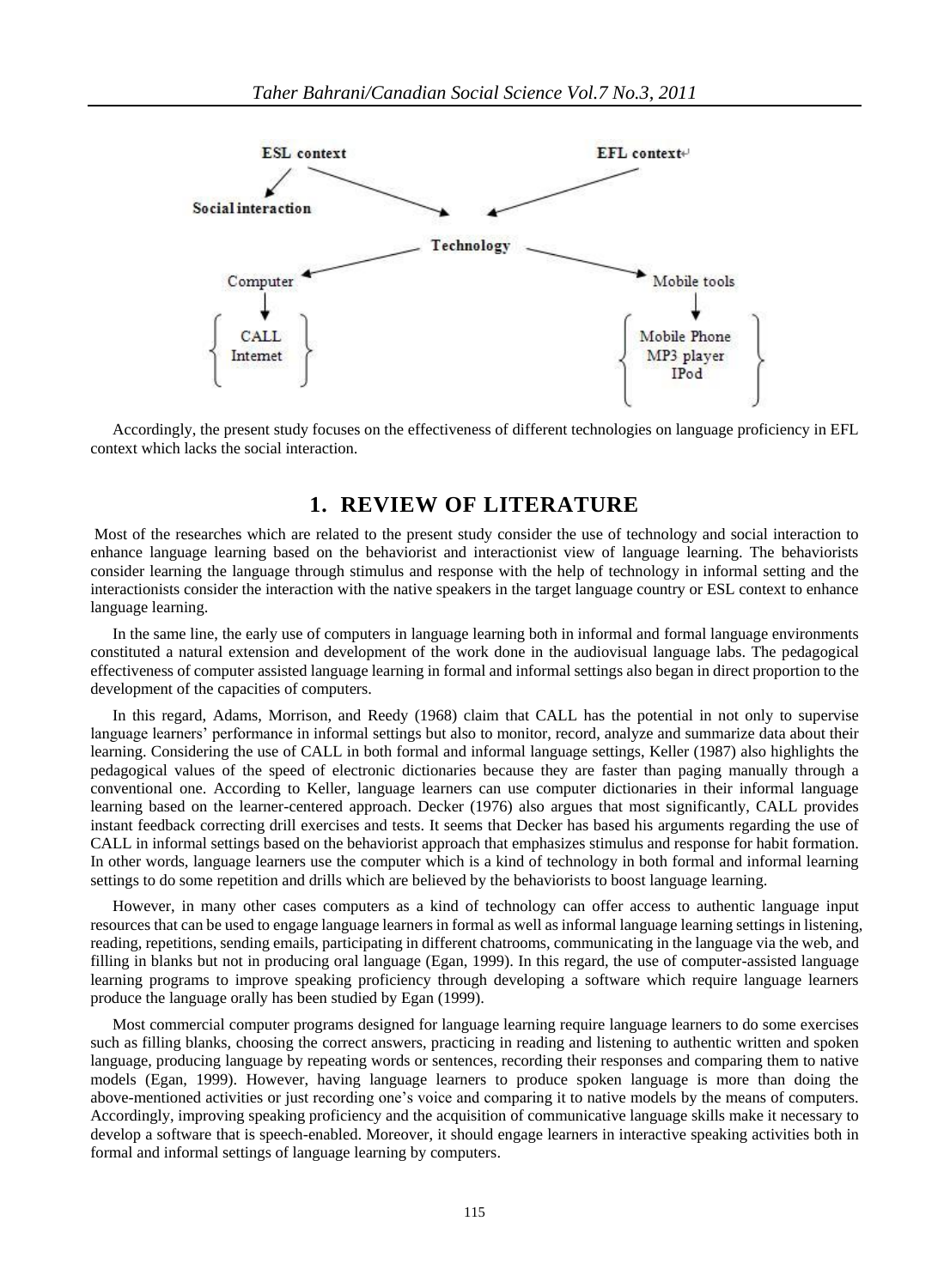#### *Taher Bahrani/Canadian Social Science Vol.7 No.3, 2011*

Although Egan's software leads language learners to produce speech through interaction with computer, it mainly does so base on stimulus and response which reflect the behaviorist approach. Language learners seem to be in charge of their learning but the authentic language input and what the learners can gain is limited to what the software offers. This limitation may break the interaction when the software lacks the necessary stimulus or response. In other words, the critical point is that this interaction can be limited at times. Actually, if one stimulus is not recognized by the software, the interaction may fail or may be directed to something rather than what the language learner intends.

In recent years, the use of "non-desktop" technologies such as audio/visual mass media, for example, TV is also attracting increasing interest amongst researchers in informal, adult and lifelong learning and second language acquisition (Milton, 2002; Evans, 2006; Mackenzie, 1997; Fallahkhair & Masthoff, 2004). According to Milton (2002), mass media technologies can give the teachers as well as the learners a wide variety of activities and experiences that can support language learning in informal settings as well as the formal settings of the school.

Another study regarding the use of technology rather than computer in informal language learning was conducted by Fallahkhair and Mosthoff (2004) which focused on learning the language in informal setting through interactive television. The main purpose of the study is to focus on the learning potential of iTV in informal settings, currently available in the UK and some other countries via cable and satellite technologies. According to Fallahkhair and Mosthoff, unlike conventional television, iTV allows some level of user interactivity, providing new facilities for information retrieval and communication. In order to support the great potentiality of iTV for language learning in informal settings, they based their claim on a sound pedagogical framework that was derived from learners' interests, motivations and learning styles. Moreover, the study considered the possibility of using iTV in informal settings based on different language learning theories.

Considering the above-mentioned researches, the existing gap related to the literature review which the present research tries to fill is that none of the reviewed researches considered EFL context which has no social context similar to that of the ESL context. However, the question to be answered by the present research is that in EFL context in which no social interaction with the native speakers exist in informal setting and language learners can access and exposure to authentic language input through different technologies help to improve EFL learner's language proficiency.

## **2. AN EXPERIMENT ON THE USE OF DIFFERENT TECHNOLOGIES IN EFL CONTEXT AND SOCIAL INTERACTION IN ESL CONTEXT ON LANGUAGE PROFICIENCY**

#### **Participants**

The participants of this study were initially one hundred language learners including both males and females from Iran as an EFL context and one hundred language learners including both males and females from Malaysia as an ESL context. Out of the initial participant from each context, 20 participants were selected based on language proficiency pre-test.

#### **Instruments and materials**

The first instrument was a set of sample IELTS language proficiency test which was used as a pre-test and post-test. This study will have parallel rather than the same pre-post tests to ensure the internal validity.

#### **Procedure**

This research was conducted based on pre-test and post-test design. The first step to take, before the participants were selected, was to verify the reliability of the sample language proficiency pre-post tests. To do so, the tests were given to a trial group of language learners in both contexts separately. Then, the reliabilities of both tests were calculated separately by means of KR-21 formula. Once the reliabilities of the above-mentioned tests were verified, the tests were given to one hundred EFL students including both males and females in Iran and one hundred ESL learners in Malaysia. When the scores of the tests were obtained, 20 participants who scored one standard deviation above and below the mean were selected separately as homogeneous language learners from each context.

Throughout the experiment which lasted for 3 months, the participants in the EFL contexts were asked to use different technologies to have access to authentic language input and the participants in the ESL context had exposure to the social interaction.

At the end of the experiment, all the participants took the second parallel language proficiency test from IELTS as a post-test to check if there was any significant improvement regarding their general language proficiency.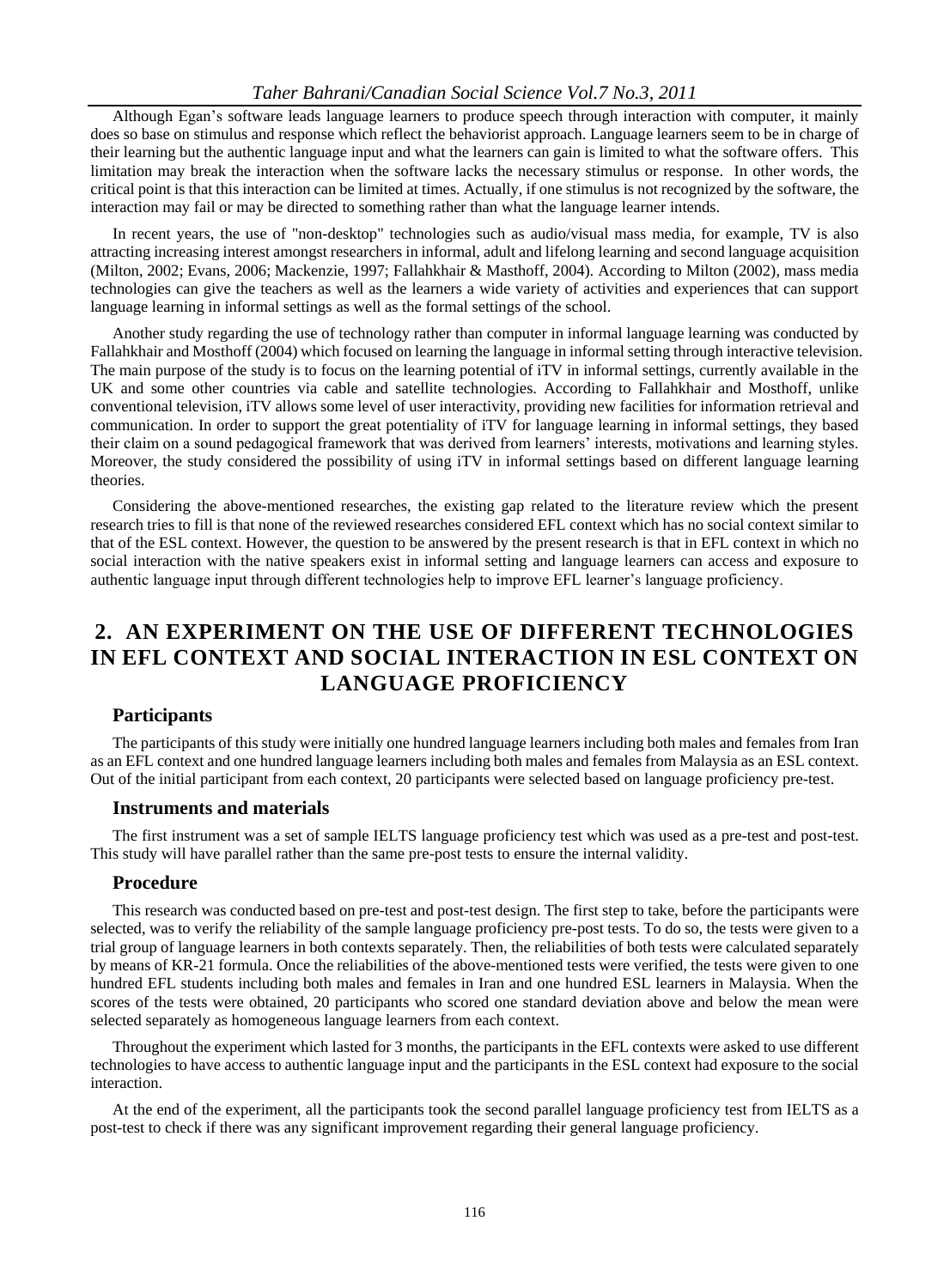### **3. RESULTS AND DISCUSSION**

The results of the post-test were indicative of the fact that technology had more effect improving language proficiency of the language learners than social interaction in this case study.

| . .             | . .              | $\mathbf{r}$<br>$-$ | $\sim$<br>IJΜ           | t-test   |
|-----------------|------------------|---------------------|-------------------------|----------|
| Jrete€1<br>TUWY | ጎበ<br>$\angle U$ | $\ddotsc$           | $\sim$ $\sim$<br>$\sim$ | $-4.003$ |
|                 | 20               | ∪.∪                 | .40                     |          |
|                 |                  |                     |                         |          |

#### **Table 1: Descriptive Statistics Related to EFL Participants' IELTS Pre-Post Tests Results**

T-observed=-4.003, T-critical=1.671, T-observed bigger than t-critical

#### **Table 2: Descriptive Statistics Related to ESL Participant's IELTS Pre-Post Tests Results**

| <b>L'GT</b><br>LOL | - -      | MEAN | α'n<br>עט | t-test                               |
|--------------------|----------|------|-----------|--------------------------------------|
| Pretest            | 20       | ن.ر  | 5C<br>. J | $\sim$ $\sim$ $\sim$<br>v. 1 J.<br>- |
| 'osttest           | ററ<br>∠∪ |      | . ۲۰      |                                      |

T-observed=-0.135, T-critical=1.671, T-observed smaller than t-critical

The results are in line with the studies conducted by Brinton and Gaskill (1978), Cauldwell (1996), and Mackenzie (1997) regarding the effect of exposure to mass media on improving different language skills. It also sheds more light on what Krashen (1981) claims regarding exposure to language through social interaction in informal language learning setting in ESL context. Accordingly, more exposure does not necessarily mean more language proficiency in ESL context.

The reason that ESL participants improved their language proficiency less than the participants in EFL context who had no access to social interaction may be supported by the notion of scaffolding.

The scaffolding outside classroom setting is given by ordinary people or the peers, not from the language teachers. However, this support from peers in social interaction aims at making the language easier which may not contribute to language development in general.

On the contrary, in EFL context, language learners should use different techniques in order to understand the necessary input from exposure to different technologies. The techniques such as the use of dictionary or subtitle which are used initially not for language learning in informal setting can lead to the improvement of language proficiency.

### **CONCLUSION**

The present study tried to provide empirical evidence of the effectiveness of authentic sources of language input provided by different technologies on language learning in EFL context. Actually, the study examined a broad concept that whether technology could be an alternative source of language input rather than social interaction which does not exist in EFL context or not. According to an experiment conducted with the help of twenty language learners from an EFL context and twenty language learners from an ESL context, the results proved that exposure to different types of technologies in EFL context can improve language proficiency more than social interaction which does not exist in EFL context.

### **REFERENCES**

Adams, E., Morrison, H., & Reddy, J. (1968). Conversation with a computer as a technique of language instruction. *MLJ, 52*, 3-16.

Bell, D. M. (2003). TV news in the EFL/ESL Classroom: Criteria for Selection. *TESL-EJ*, *7 (3).* pp. 1-17. Available at: http://www-writing.berkeley.edu/TESL-EJ/ej27/a2.html. Accessed, February 23, 2007.

Brinton, D., & Gaskill, W. (1978). Using News Broadcast in EFL/ESL classroom. *TESOL Quarterly*, *12* (2), 403-415.

Cauldwell, R. M. (1996). Direct encounters with fast speech on CD-Audio to teach listening. *System, 24*(4), 521-528*.* 

Decker, H. (1976). Computer-aided instruction in French syntax. *MLJ, 60,* 263-273.

Evans, C. (2006). Using TV News to Integrate the Four Skills: A Guide for EFL Teachers.

Keller, H. (1987). Pedagogical wishes for a machine dictionary: an example from Russia. *MLJ, 71*, 12-17*.*